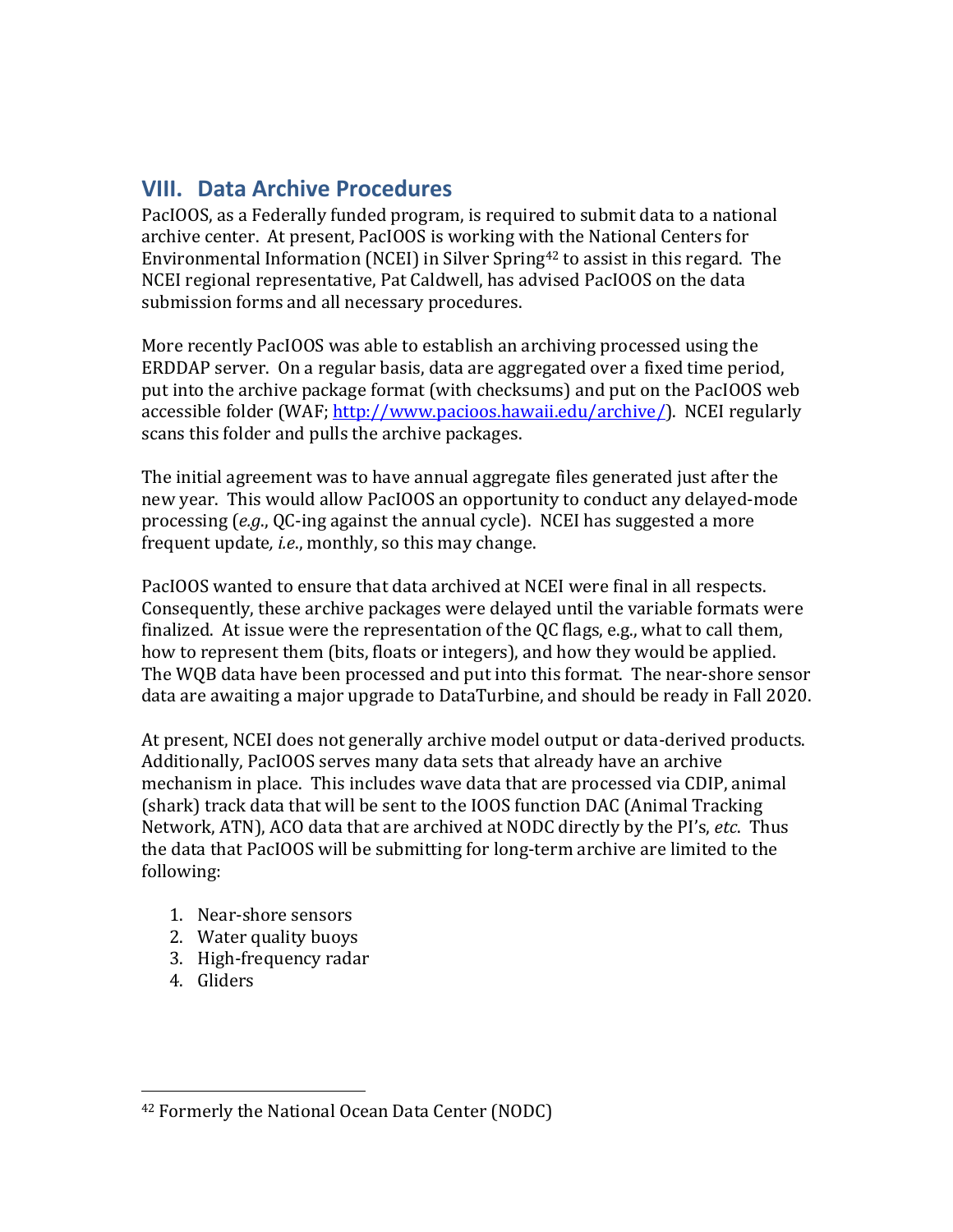The archive process is done via a Submission Information Form (SIF; https://www.nodc.noaa.gov/media/pdf/submit/NODC\_SubmissionInfoForm\_v1.3.p  $df$ ). The submission agreement includes the following:

- 1. list of parameters/observations being collected.
- 2. processing steps/quality control including final format.
- 3. timing of data submissions and approximate sizes.
- 4. development of data documentation (metadata).
- 5. data disposition (path to archive center).
- 6. data affiliations, including both institutions and individual persons whose names will be associated with the data set in some way, *e.g.*, where did it come from, where does it go, *etc*.

These items are outlined for each of the PacIOOS platforms in the following sections.

### **A. Near-shore sensor (NSS)**

- 1. List of parameters: ocean temperature, conductivity, salinity (computed), turbidity, florescence, and pressure (see Section V.C.4)
- 2. Processing steps: Data are sent from instrument via modem, converted to ASCII and entered into shore-side DataTurbine database at pre-set intervals (*e.g.*, 5 minute). Daily aggregated, netCDF files are made and served via THREDDS (see Section V.C.1).
- 3. Timing of submission: Annually submit collection of daily netCDF files for each sensor location; each location would be a separate "data set" under the aggregate "PacIOOS Near-shore sensors".
- 4. Data documentation: The submitted netCDF files contain information on sensor location, instrumentation, points of contact, *etc*. (see Section V.C.3). Other documentation provided on the PacIOOS web site (http://pacioos.org).
- 5. Data disposition: Through the SIF development process, the exact location and mechanism of transfer of data between PacIOOS and NCEI will be determined. We understand that common practice for NCEI is to identify an FTP site, netCDF file format, SHA-256 checksum creation, and manifest file creation. We are prepared to implement this or similar procedures for each archived data stream and look to NCEI to help clarify the requirements (for file sizes see Section IV).
- 6. Data affiliations:
	- o *Submitting institution*: PacIOOS
	- $\circ$  *Data point of contact*: Dr. Margaret McManus (mamc@hawaii.edu)
	- o *Instrument technical point of contact*: Mr. Gordon Walker (gwalker@hawaii.edu)
- o *Data technical point of contact*: Dr. James Potemra (jimp@hawaii.edu) 7. Schedule: The SIF and initial transfer of the data of all NSS data collected through 2020 can happen as early as the last quarter of 2020 (our target is November), but no later than the first quarter of 2021. Subsequent transfers will be done annually in the first quarter of every year and will include data for the prior year.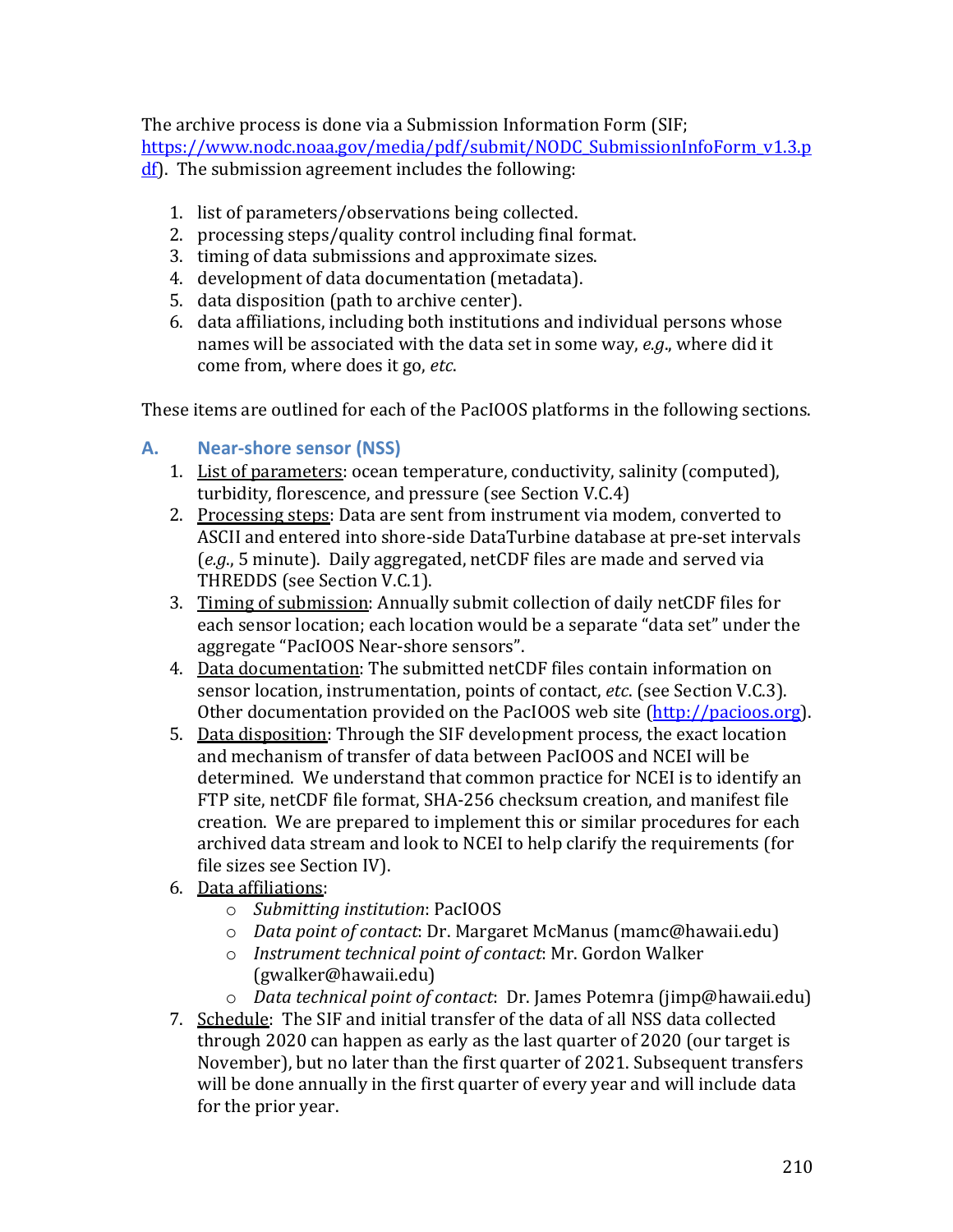## **B. Water quality buoys (WQB)**

PacIOOS supports a number of different Water quality buoys. At present there are two main principle investigators, Eric DeCarlo (Oahu buoys) and Jason Adolf (Hawaii Island buoys). Dr. DeCarlo has a separate arrangement with NOAA/PMEL to archive data, and PacIOOS no longer actively supports his group in terms of data services (although PacIOOS continues to serve the WQB data when provided). Thus, the archiving described below is presently limited to the Hawaii Island buoys.

- 1. List of parameters: salinity, dissolved oxygen concentration, ocean temperature, turbidity, chlorophyll, pH (see Section V.E.4)
- 2. Processing steps: Data from the Hawaii Island buoy(s) are provided by YSI via ftp, converted to ASCII and entered into DataTurbine database at pre-set intervals (e.g., 15 minute). Daily aggregated, netCDF files made and served via THREDDS (see Section V.E.1).
- 3. Timing of submission: Annually submit collection of daily netCDF files for each WQB location; each location would be a separate "data set" under the aggregate "PacIOOS Water Quality Buoy".
- 4. Data documentation: Submitted netCDF files contain information on buoy location, instrumentation, points of contact, etc. (see Section V.E.3). Other documentation provided on the PacIOOS web site (http://pacioos.org).
- 5. Data disposition: Through the SIF development process, the exact location and mechanism of transfer of data between PacIOOS and NCEI will be determined. We understand that common practice for NCEI is to identify an FTP site, netCDF file format, SHA-256 checksum creation, and manifest file creation. We are prepared to implement this or similar procedures for each archived data stream and look to NCEI to help clarify the requirements (for file sizes see Section IV).
- 6. Data affiliations:
	- o *Submitting institution*: PacIOOS
	- $\circ$  *Data point of contact*: Dr. Jason Adolf (jadolf@hawaii.edu)
	- o *Instrument technical point of contact*: Dr. Jason Adolf (jadolf@hawaii.edu)
	- o *Data technical point of contact*: Dr. James Potemra (jimp@hawaii.edu)
- 7. Schedule: The SIF and initial transfer of the data of all WQB data collected through already started. The older WQB data will be reprocessed and placed on the WAF for archive in late 2020. Subsequent transfers will be done annually in the first quarter of every year and will include data for the prior year

### **C. High-frequency radars (HFR)**

- 1. List of parameters: ocean surface current (see Section V.A.4)
- 2. Processing steps: Matlab binary files submitted directly to disk and converted to netCDF and ASCII each report cycle (e.g., 15 minute). Individual ASCII files pulled by the National DAC (Scripps/UCSD).
- 3. Timing of submission: TBD by DAC
- 4. Data documentation: Documentation provided on the PacIOOS web site (http://pacioos.org).